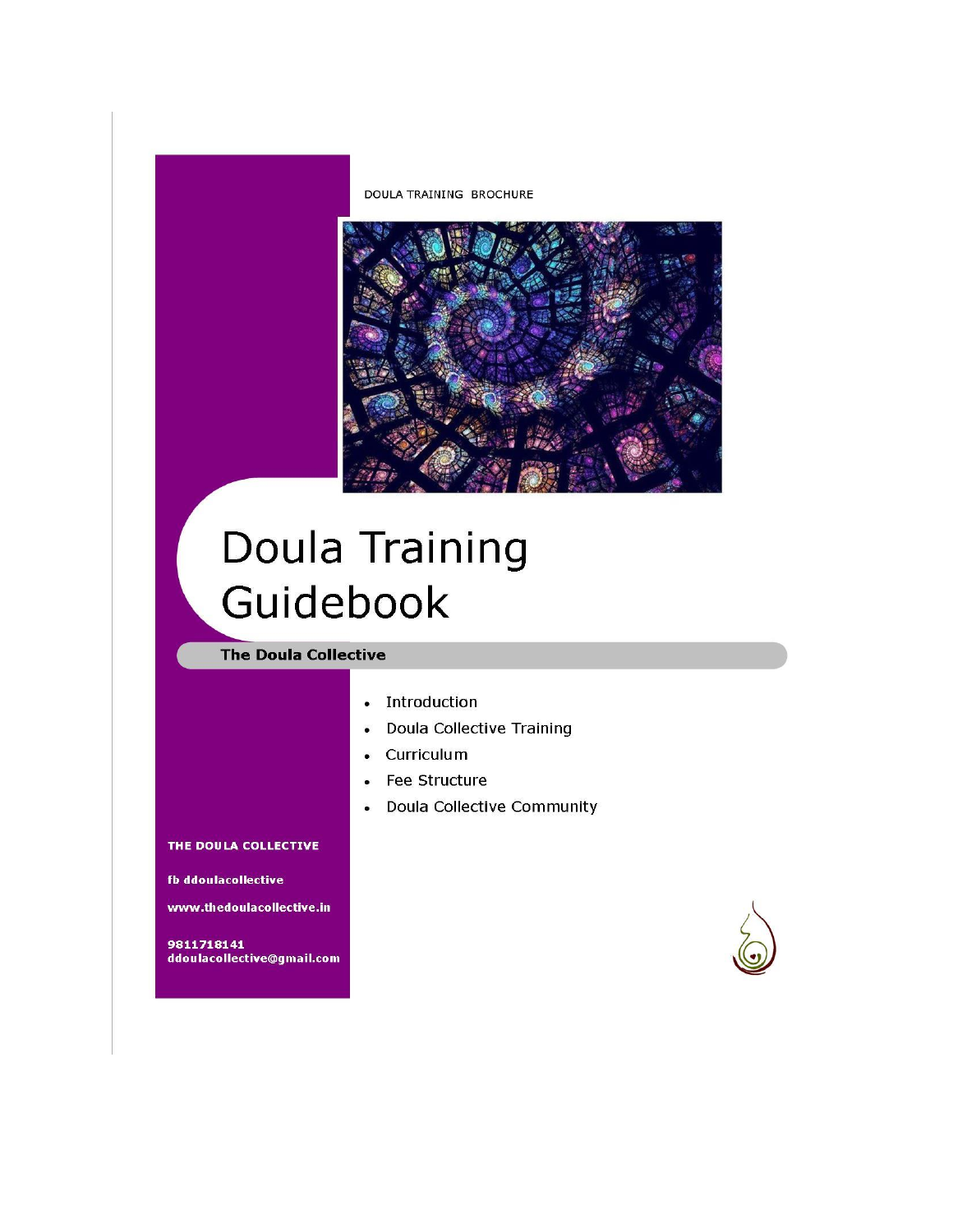

*The Doula Collective - Doula Training*

Many years ago while answering the question what Doulas do, I had jokingly said that I am professionally trained to be personal. Little did I know that this was the indeed the truth – birth rest on the foundation of trust, connection, safety emotions and all these are personal. The art is to stride this deeply personal work with utmost professional integrity, best effort, knowledge and intention.

Doulas serve women, babies and families. I have used the word 'serve' with great deliberation and the doula-training course I bring to you offers to you the ability to understand the technical and make it simple and personal for the families you serve.

The training is divided in three distinct seminars. This is a broad outline; each stage subhead is further divided into specific modules

Seminar 1 – 24 Webinars

- 1. Understanding of anatomy and physiology of birth
- 2. Doula Skills and Tools
- 3. Communication
- 4. Reflective Practice and Self Care

Through and after this stage, as you feel confident, you can offer your services to expectant families and begin to put your knowledge to use. We then bring back these experiences to deepen the understanding in the next seminar

Seminar 2 – 14 Webinars

1. The art of listening – filters of art, stories, experiences, and culture

2. Passing through the pelvis – exit strategy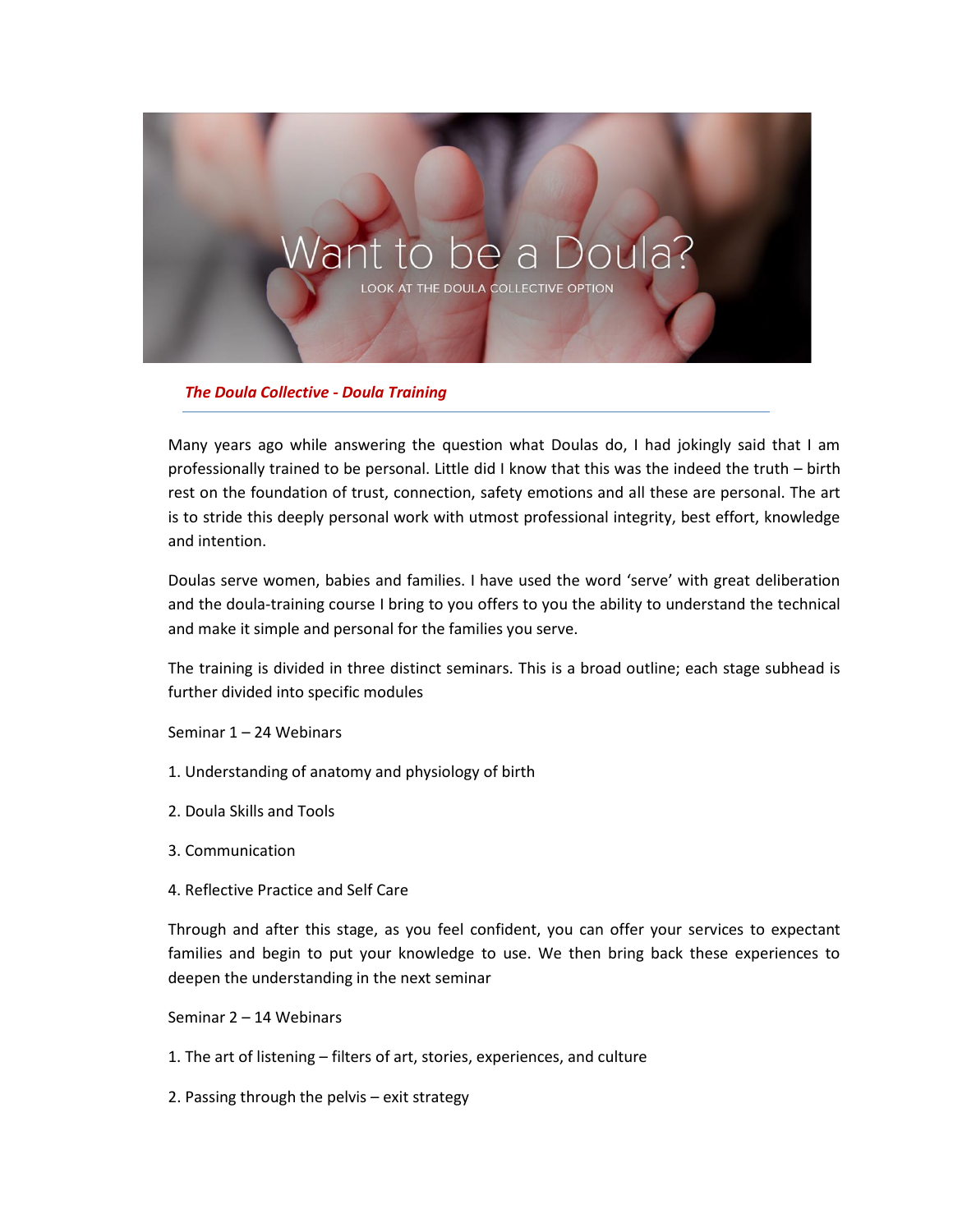- 3. Hearing contradictions mothers' words and labour patterns
- 4. Embodiment of Baby and Mother

Finally we talk about trauma and trauma informed care. The relationship between the doula and the family built on the foundation of trust and connection. The very presence of the doula can have a therapeutic effect. Exploring how intention, attention and power of presence supports the mother and baby postpartum to recover.

Seminar 3 – 10 Webinars

- 1. The sentient being introduction to the world of babies' pre-birth and newborn period
- 2. The doula effect importance of presence (touch and words)
- 3. Trauma and Trauma Informed Care
- 4. Supporting repair and restore for the mother baby dyad

#### *The Doula Collective Advantage*

- 1. You can pursue this course at your own pace and from your own home.
- 2. You can begin after the first seminar and build on it as you go along
- 3. You have continuous interaction with mentors, professionals and other doulas. Modeling support, other qualities that are inherent for doula work helps learning at a fundamental level.
- 4. You learn skills to prepare for birth, which are beyond the neo cortex art, hypnosis etc.
- 5. You co create a platform for acceptance of doulas and their role in supporting the birthing mother and family – outreach to caregivers and facilities
- 6. No recertification fees
- 7. Continuous Education through The Doula Collective Community at no extra cost
- 8. Listing on the Doula Collective website (www.thedoulacollective.in)

#### *Learning Pathways*

- a. Study guides
- b. Resources online
- c. Online Modules
- d. Online interactions
- e. Mentoring
- f. Assignments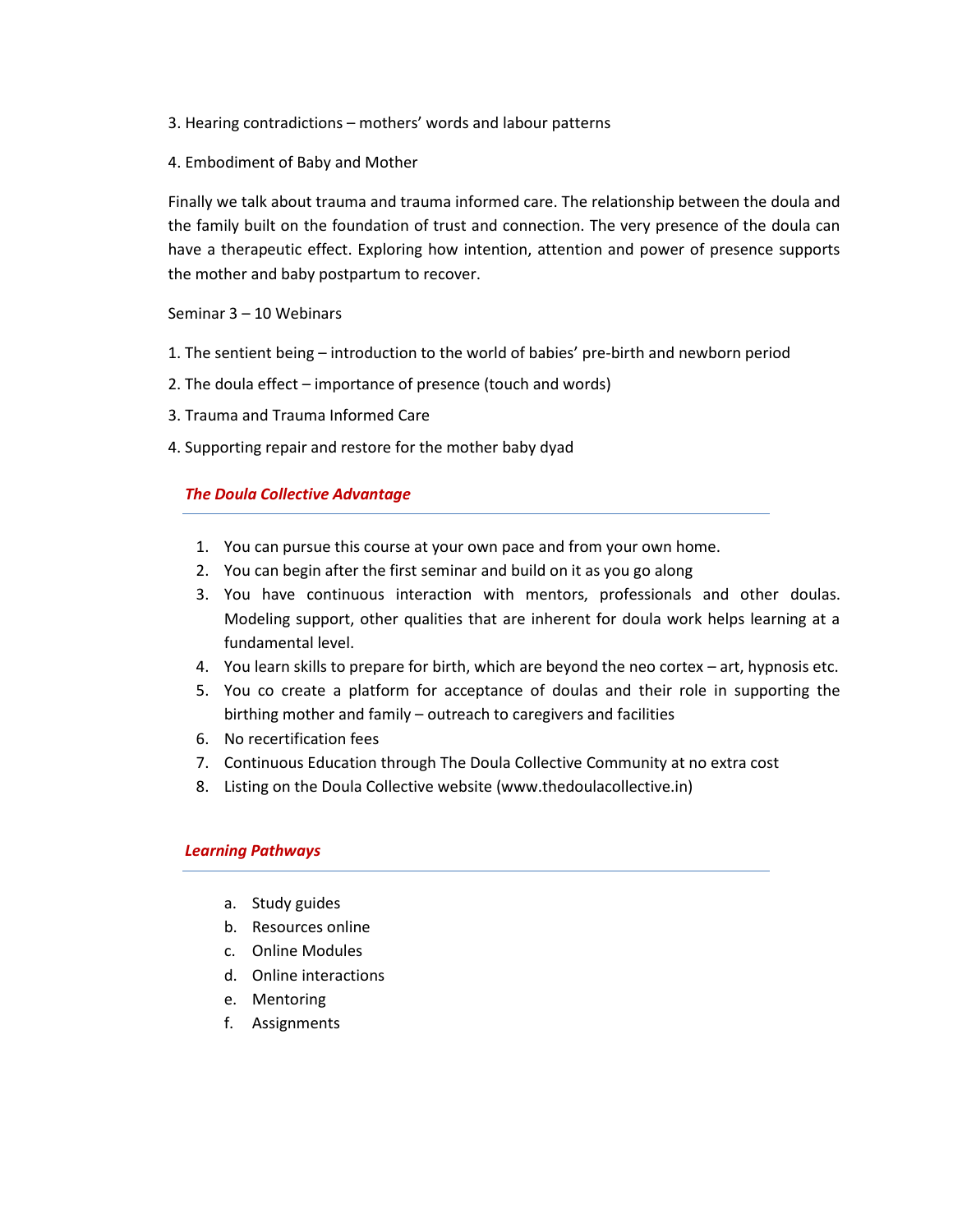# *Fee Structure*

Breakup of the complete course

| Seminar 1 | Rs.32000 |
|-----------|----------|
| Seminar 2 | Rs.15000 |
| Seminar 3 | Rs.15000 |

To enroll in individual seminars

| Seminar 2 | Rs.18500 |
|-----------|----------|
| Seminar 3 | Rs.18500 |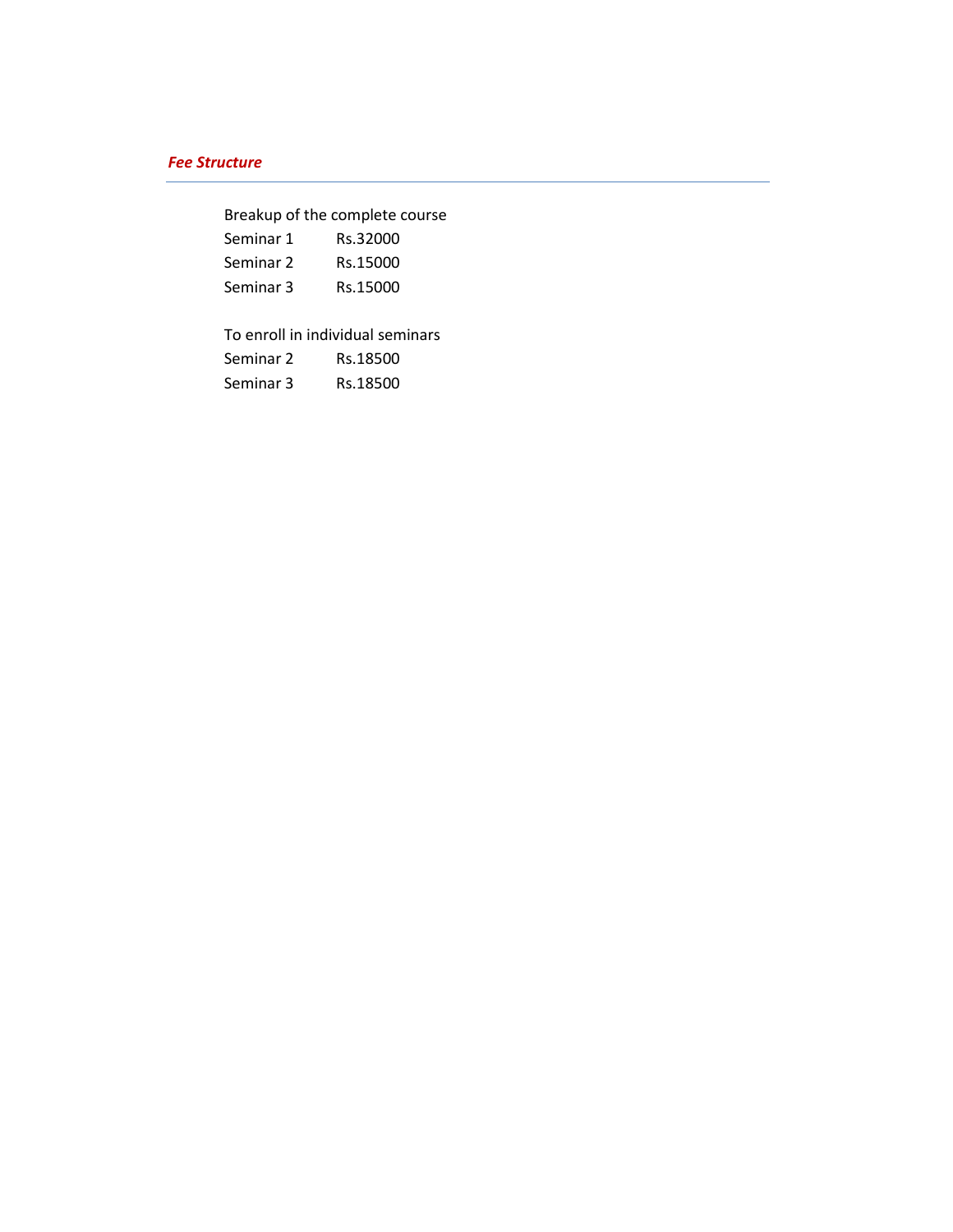# *WHAT IS INCLUDED IN EACH SEMINAR*

# *SEMINAR 1*

Anatomy & Physiology

- External and Internal Genitalia
- Pelvis
- Pelvic Floor
- Uterus and Other Structures
- Breasts
- Temporary structures supporting the baby
- Hormones of labour
- Reproductive Continuum
- Breastfeeding

# Doula Skills

- Defining the work
- Challenges in labour
- Doula Toolbox
- **•** Effective Prenatal Interaction Skills

# Communication Skills

- Self-Assessment
- Setting Goals
- Elements of Communication

# Self-Care

- Autonomic Nervous System
- Social conditioning and expectations
- Personal experiences
- Processing Births and Debriefing
- Art of saying NO

# *SCOPE OF WORK AFTER SEMINAR 1*

- $\triangleright$  Offer physical and emotional support in labour and birth
- $\triangleright$  Offer explanation and assist in birth plans
- $\triangleright$  Offer resources and strategies for communication with care giver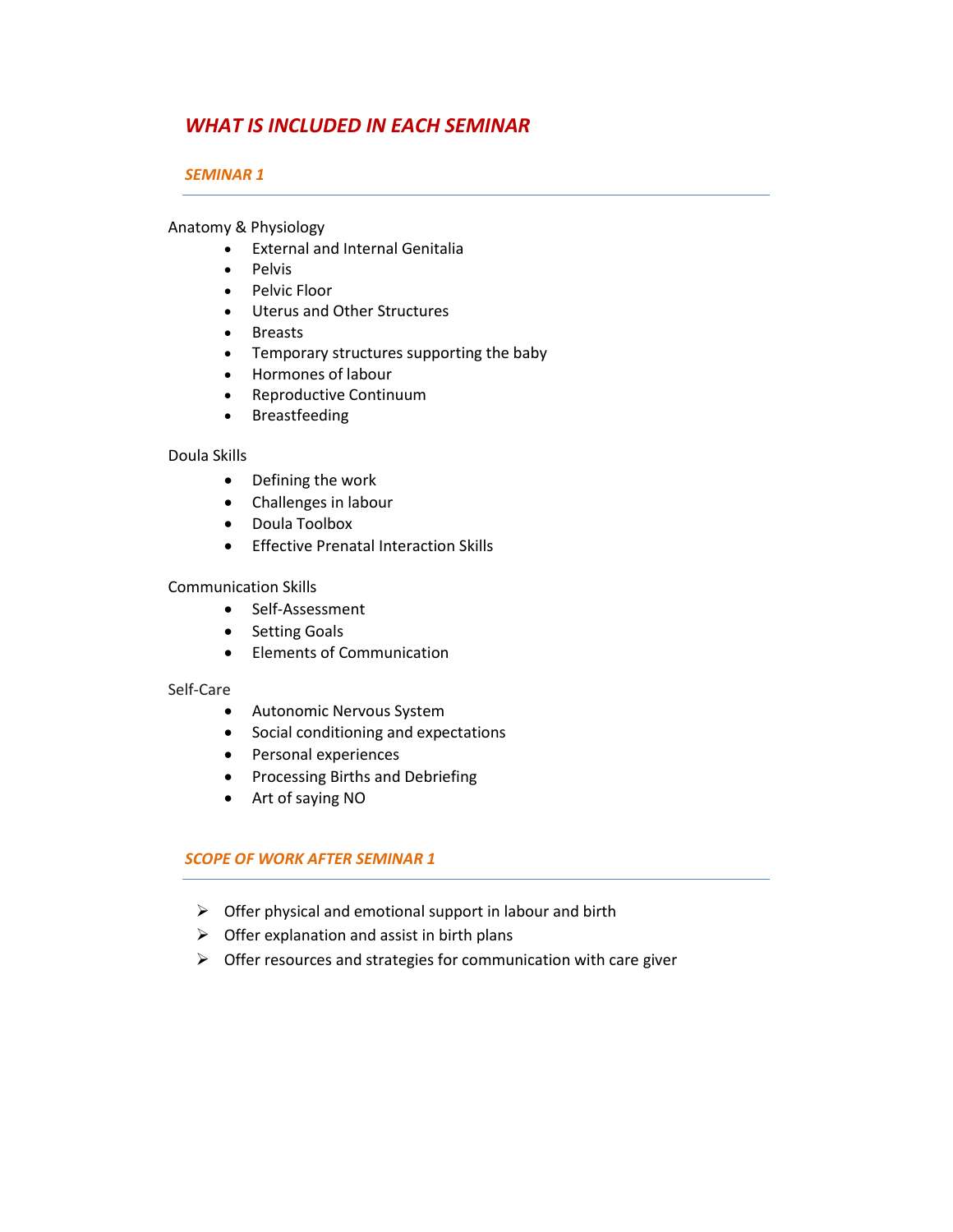#### *SEMINAR 2*

We explore and promote connections with

- Our self
- $\triangleright$  The client
- $\triangleright$  For the client with the baby
- $\triangleright$  For the client with themselves

# Art Module

- Understanding how art is the bridge to the subconscious mind
- Experiential exercise
- Using Birth Art as a door way to prenatal conversation about the baby
- Labyrinth for Birth preparation

# Subconscious Exploration

- Understanding the subconscious mind
- Laws of the mind
- Language of the subconscious mind
- Visualization

# Opportunities of learning and change

- Fetal Competencies
- Facilitating Connections

# Dynamics of Birth

- Looking at the baby moving through the pelvis
- Hard and Soft tissues
- Challenging labours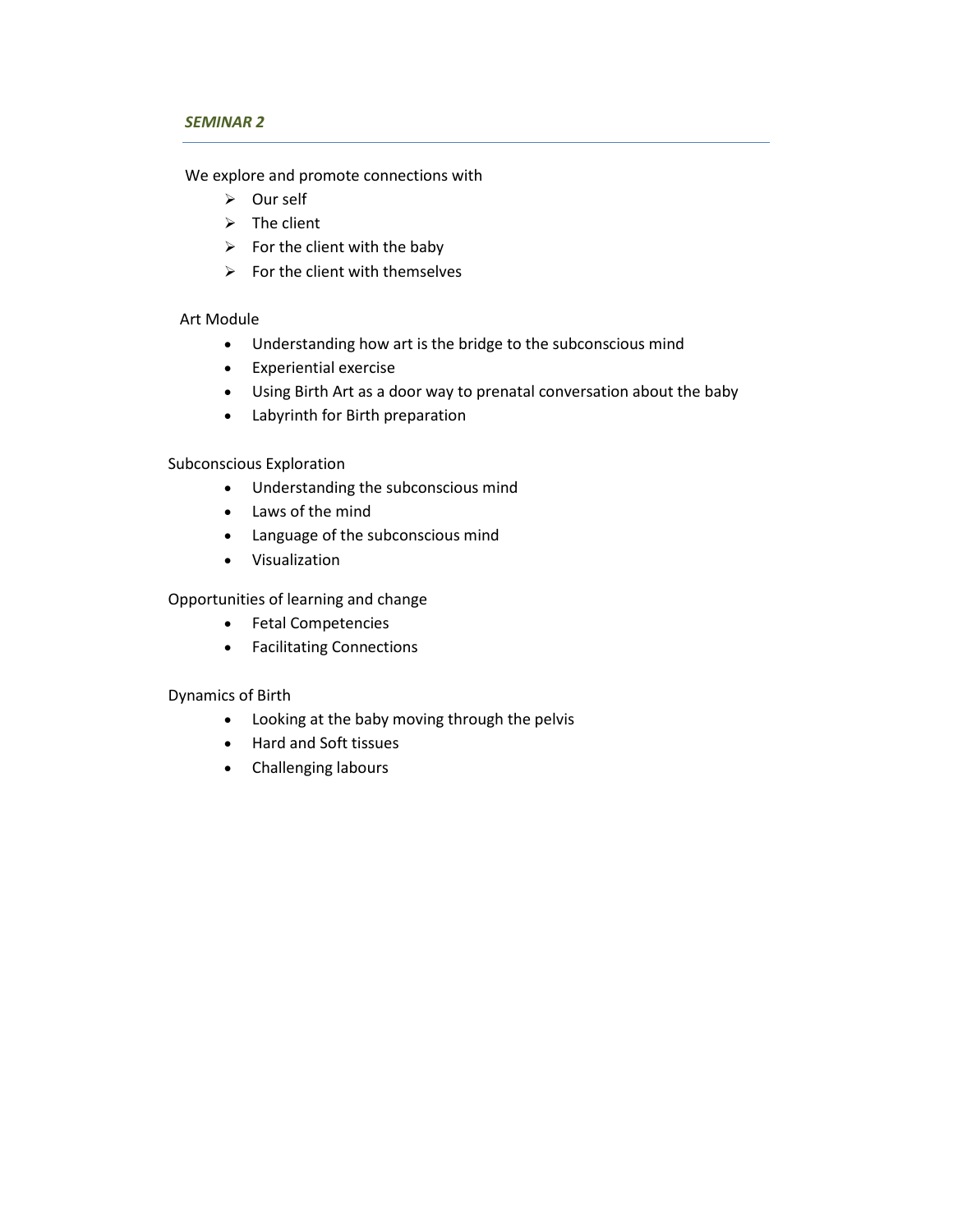# *SEMINAR 3*

Defining Trauma

- Embodied Trauma
- Polyvagal Theory
- Trauma through the lens of Polyvagal theory
- Birth Trauma Mother Baby

Trauma Informed Care

- What, Why & How
- Principles of trauma informed care
- Concept of trauma informed care in prenatal and perinatal period
- Significance of the prenatal period

Enhancing Doula Skills

- Putting the knowledge to use practical aspects
- Principles of Therapeutic Presence
- Tracking disruptions sequence and cues
- Supporting Repair and Restore

#### Self-Care

- Burnout and Support
- Self-Regulation